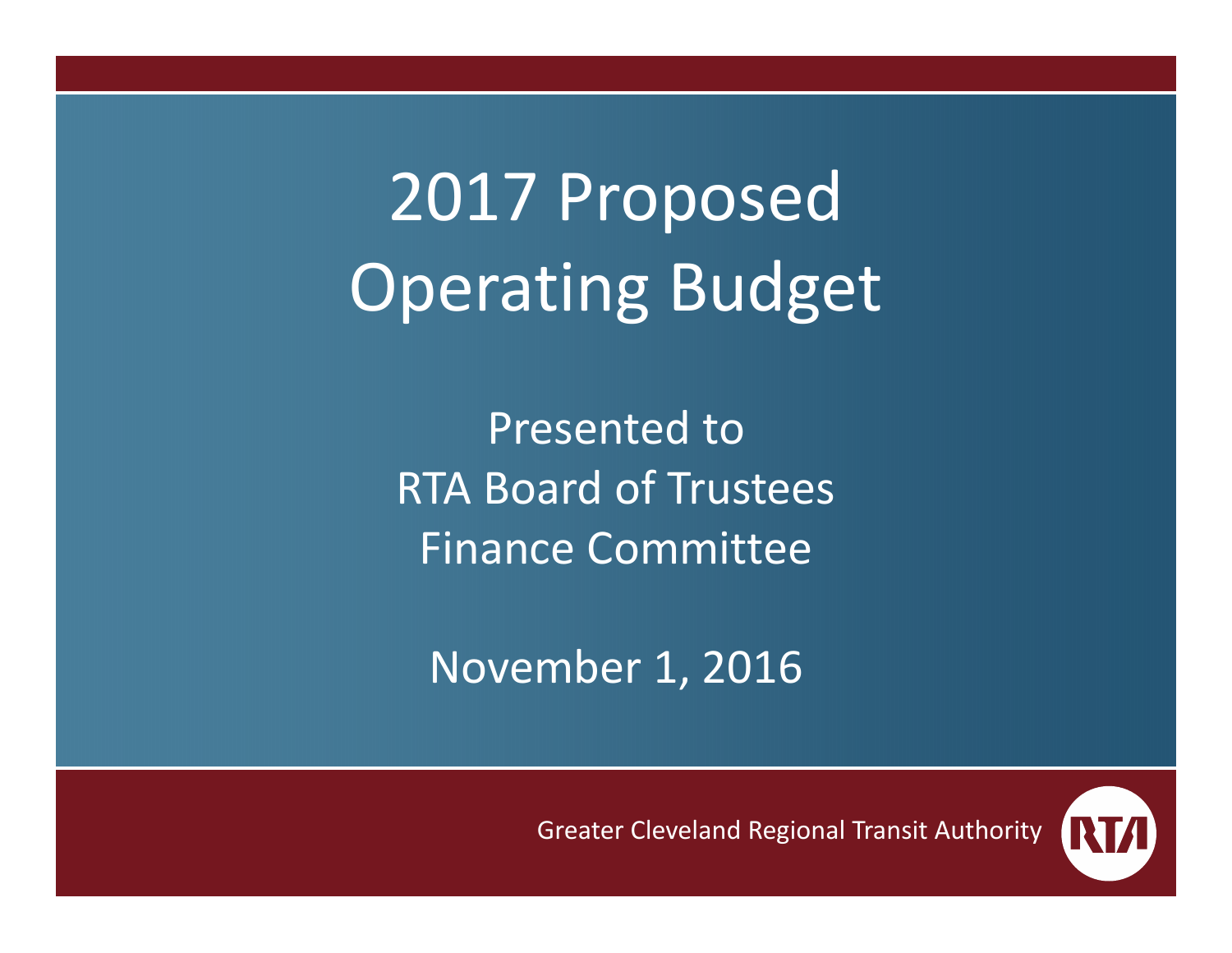# 2017 Operating Budget Schedule

- Finance Committee Meeting Mov. 1, 2016
- 
- Finance Committee Meeting **Dec. 6, 2016**
- $\bullet$ **•** Public Hearing

 $|KS1|$ 

• Public• Board Meeting – Adoption

Dec. 20, 2016

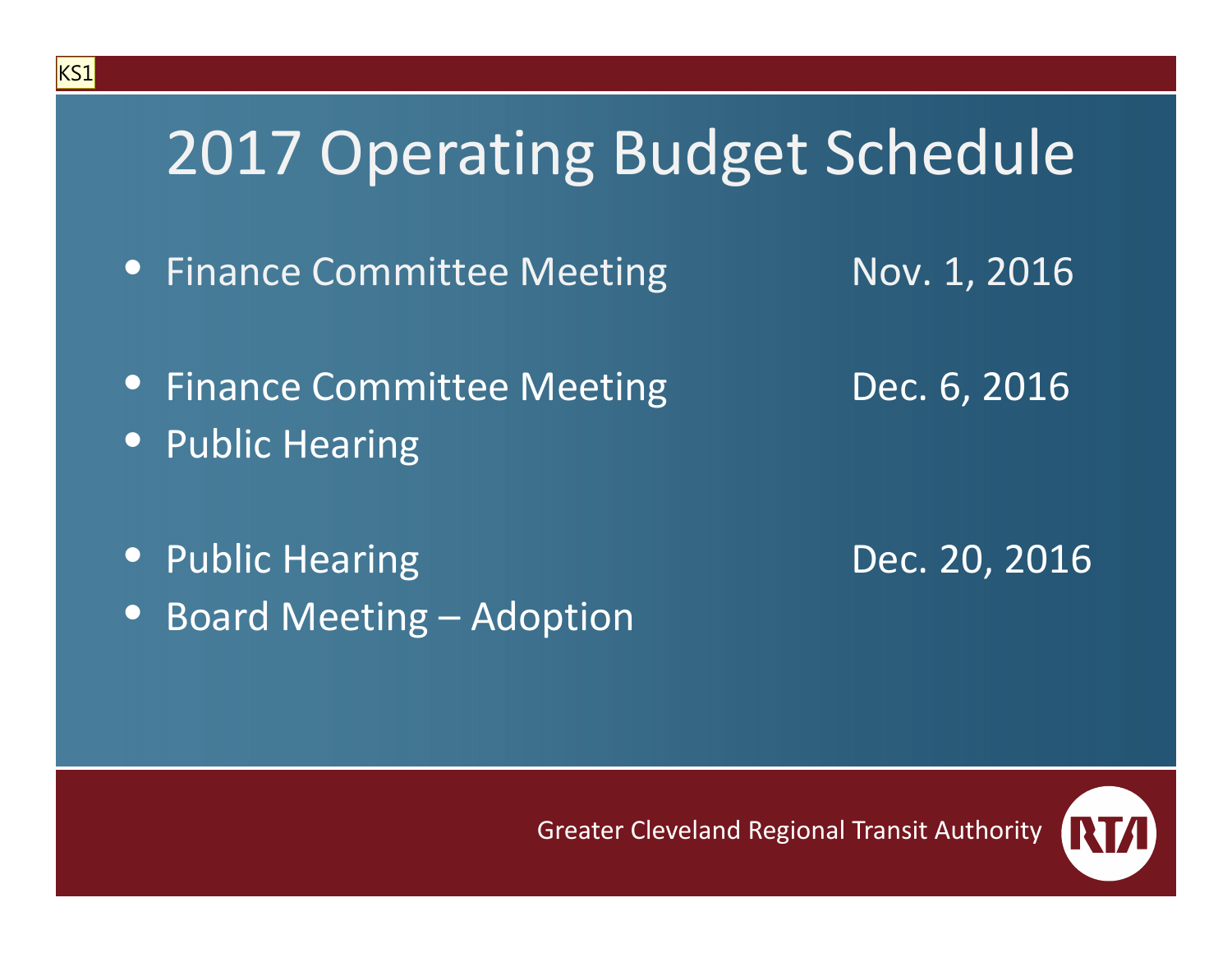#### **2016 General Fund Budget - Revenues**

| (in Millions)                                 | 2015          | 2016          | 2016  |                           |           |
|-----------------------------------------------|---------------|---------------|-------|---------------------------|-----------|
|                                               | <b>Actual</b> | <b>Budget</b> |       | <b>Estimatel Variance</b> | $\%$      |
| <b>Revenue</b>                                |               |               |       |                           |           |
| <b>Passenger Fares</b>                        | 48.4          | 51.5          | 44.3  | (7.1)                     | $-13.8%$  |
| <b>Advertising &amp; Concessions</b>          | 1.4           | 1.4           | 1.5   | 0.0                       | 2.1%      |
| Sales & Use Tax                               | 205.8         | 212.2         | 218.4 | 6.1                       | 2.9%      |
| <b>Federal Operating Assistance - Various</b> | 4.6           | 0.0           | 0.0   | 0.0                       | 0.0%      |
| <b>Trolley Assistance</b>                     | 0.0           | 0.6           | 0.6   | 0.0                       | 0.0%      |
| <b>Investment Income</b>                      | 0.2           | 0.2           | 0.1   | (0.1)                     | $-65.0\%$ |
| <b>Other Revenue</b>                          | 1.3           | 1.1           | 1.6   | 0.5                       | 49.1%     |
| <b>Reimbursed Expenditures</b>                | 19.7          | 22.0          | 24.9  | 2.9                       | 13.0%     |
| <b>Total Revenue</b>                          | 281.4         | 289.1         | 291.4 | 2.3                       | 0.8%      |

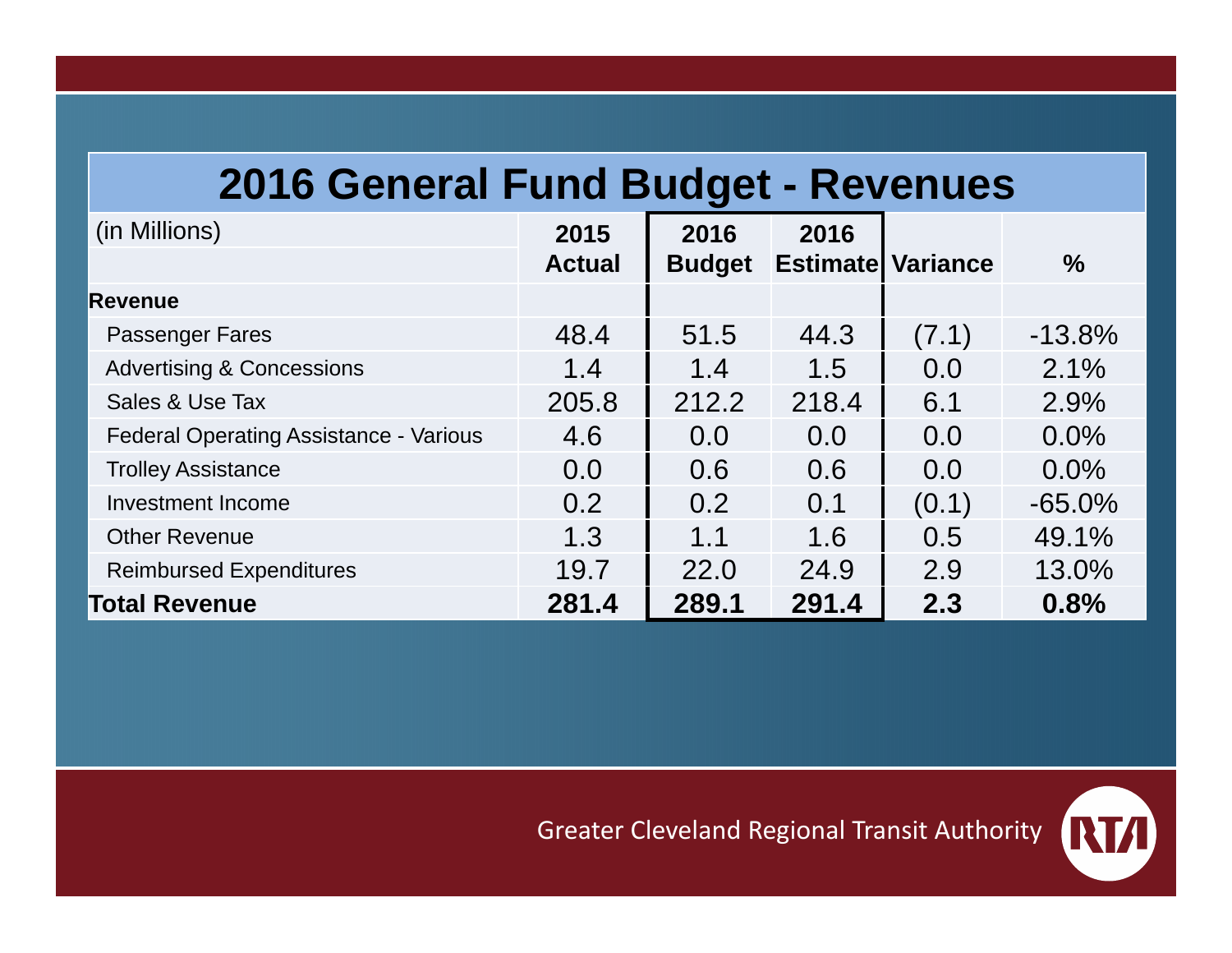### 2016 General Fund Budget - Expenditures

| (in Millions)                                 | 2015          | 2016          | 2016            |                 |               |
|-----------------------------------------------|---------------|---------------|-----------------|-----------------|---------------|
|                                               | <b>Actual</b> | <b>Budget</b> | <b>Estimate</b> | <b>Variance</b> | $\frac{0}{0}$ |
| <b>Operating Expenditures</b>                 |               |               |                 |                 |               |
| <b>Salaries and Overtime</b>                  | 138.4         | 141.7         | 136.6           | (5.1)           | $-3.6%$       |
| <b>Fringe Benefits</b>                        | 48.2          | 50.9          | 52.0            | 1.0             | 2.0%          |
| <b>Diesel Fuel</b>                            | 10.8          | 9.3           | 8.7             | (0.6)           | $-6.0%$       |
| <b>Natural Gas</b>                            | 1.1           | 1.7           | 1.2             | (0.5)           | $-31.7%$      |
| <b>Other Expenditures</b>                     | 53.1          | 64.1          | 53.7            | (10.4)          | $-16.2%$      |
| <b>Total Operating Expenditures</b>           | 251.7         | 267.7         | 252.1           | (15.5)          | $-5.8%$       |
|                                               |               |               |                 |                 |               |
| Transfer to the Insurance Fund                | 1.5           | 1.2           | 0.5             | (0.7)           | $-58.3%$      |
| <b>Transfer to the Pension Fund</b>           | 0.1           | 0.1           | 0.1             | 0.0             | 0.0%          |
| <b>Transfers to Capital</b>                   |               |               |                 |                 |               |
| <b>Bond Retirement Fund</b>                   | 22.6          | 23.0          | 21.9            | (1.1)           | $-4.9%$       |
| <b>Capital Improvement Fund</b>               | 15.5          | 15.6          | 9.5             | (6.1)           | $-39.2%$      |
| <b>Total Transfers to Capital</b>             | 38.1          | 38.6          | 31.4            | (7.2)           | $-18.7%$      |
|                                               |               |               |                 |                 |               |
| <b>Transfer to Rolling Stock Reserve Fund</b> | 0.0           | 0.7           | 2.4             | 1.7             | 229.3%        |
| <b>Total Expenditures</b>                     | 291.4         | 308.3         | 286.5           | (21.8)          | $-7.1%$       |
| <b>Available Ending Balance</b>               | \$17.1        | \$6.7         | \$22.0          | \$15.3          | 229.3%        |

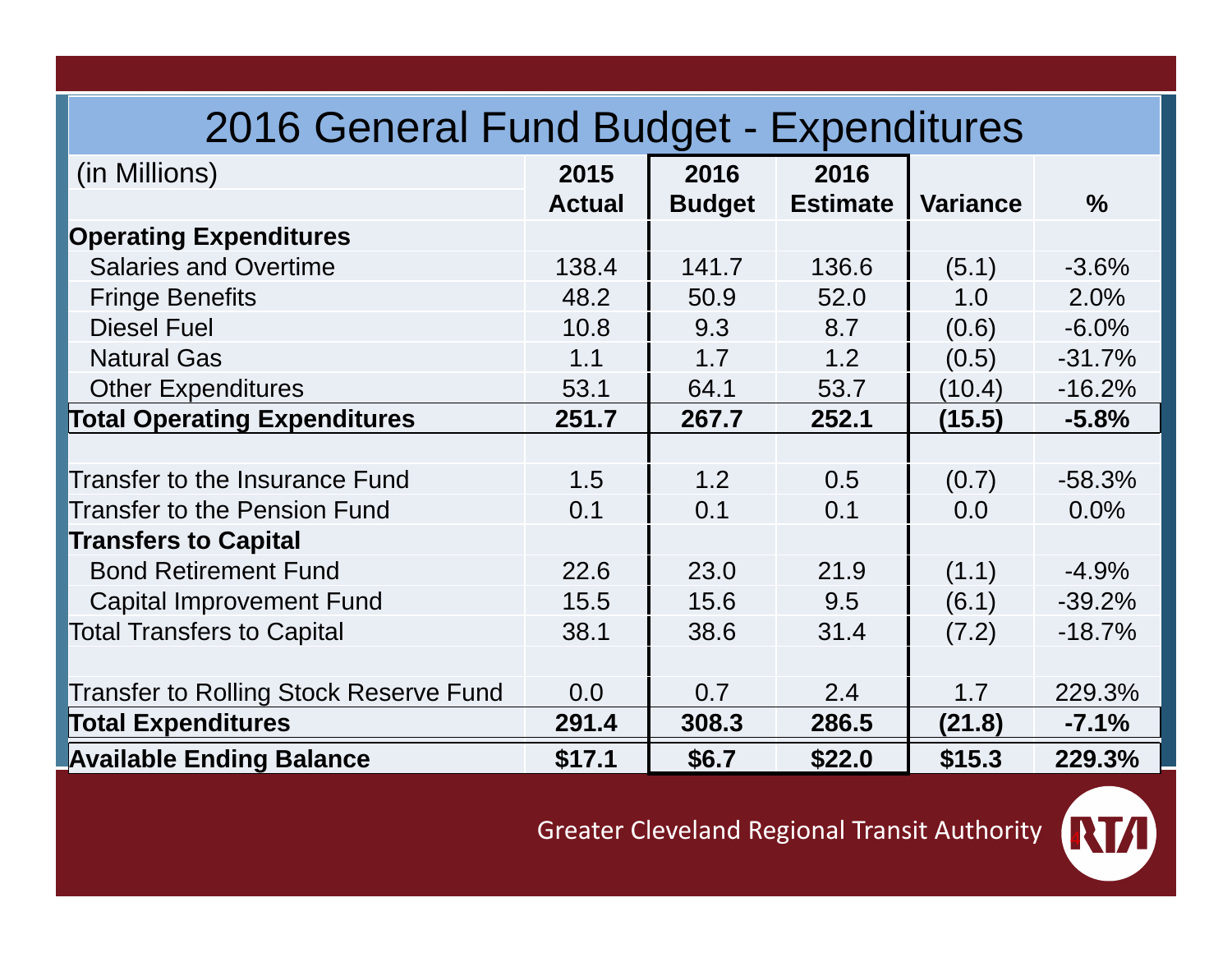## Personnel Expenditures

| <b>Personnel Exp.</b><br>(Year) | <b>Amount</b> | $\frac{0}{0}$ |
|---------------------------------|---------------|---------------|
| 2012                            | \$163.8M      | 5.7%          |
| 2013                            | \$169.1M      | 3.2%          |
| $*2014$                         | \$181.3M      | 7.2%          |
| 2015                            | \$186.6M      | 2.9%          |
| 2016 Estimate                   | \$188.6M      | 1%            |
| 2017 Budget                     | \$196.5M      | 4.2%          |

\*2014 Includes <sup>a</sup> 27th Pay for ATU Employees

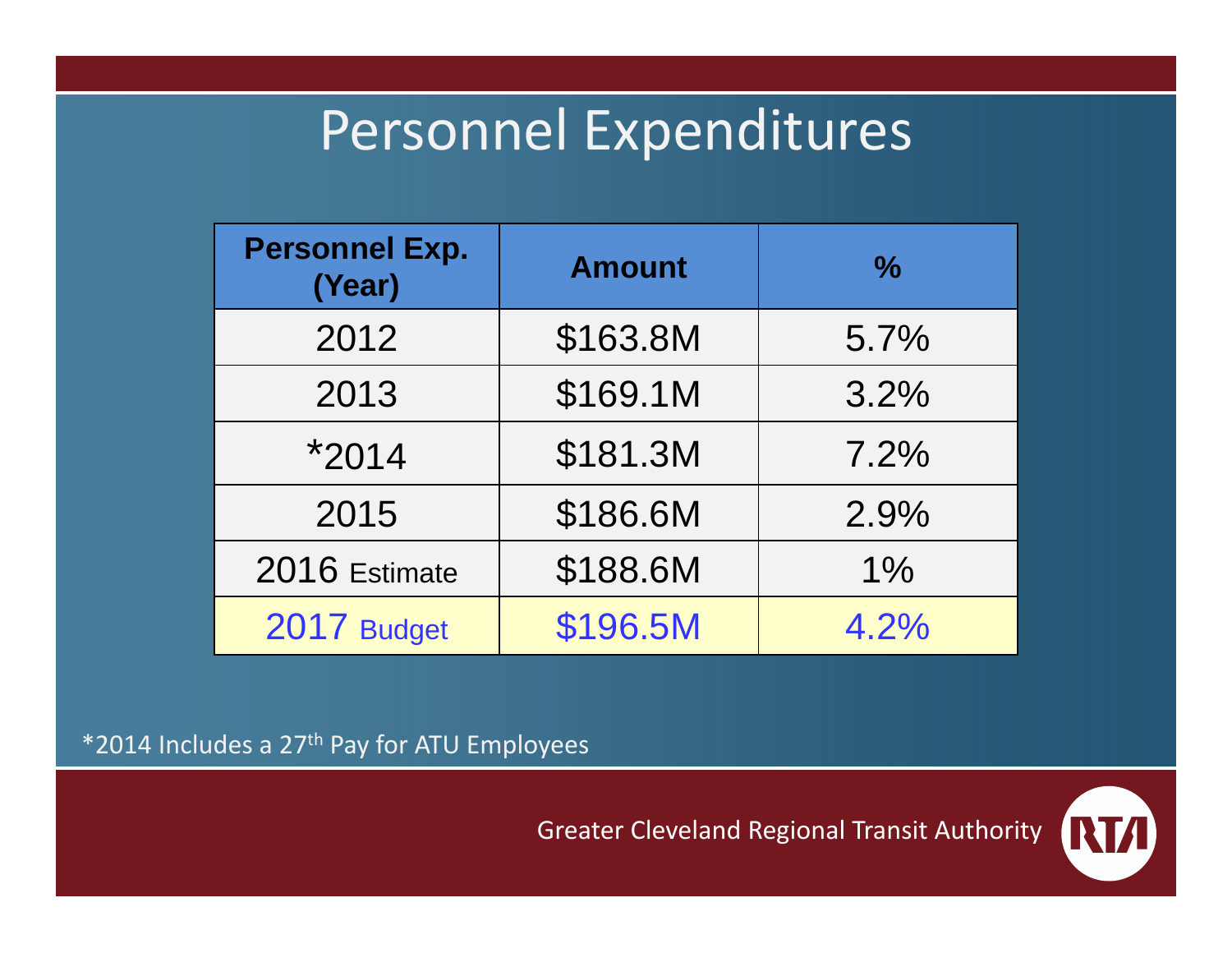## Fuel Expenditures

|               | <b>Diesel</b> | <b>CNG</b> | <b>Total</b> |
|---------------|---------------|------------|--------------|
| 2012          | \$12.6M       | \$0.00     | \$12.6M      |
| 2013          | \$13.9M       | \$0.00     | \$13.9M      |
| 2014          | \$14.3M       | \$0.00     | \$14.3M      |
| 2015          | \$11.8M       | \$0.00     | \$11.8M      |
| 2016 Estimate | \$8.7M        | \$1.2M     | \$9.9M       |
| 2017 Estimate | <b>\$7.7M</b> | \$1.4M     | \$9.1M       |

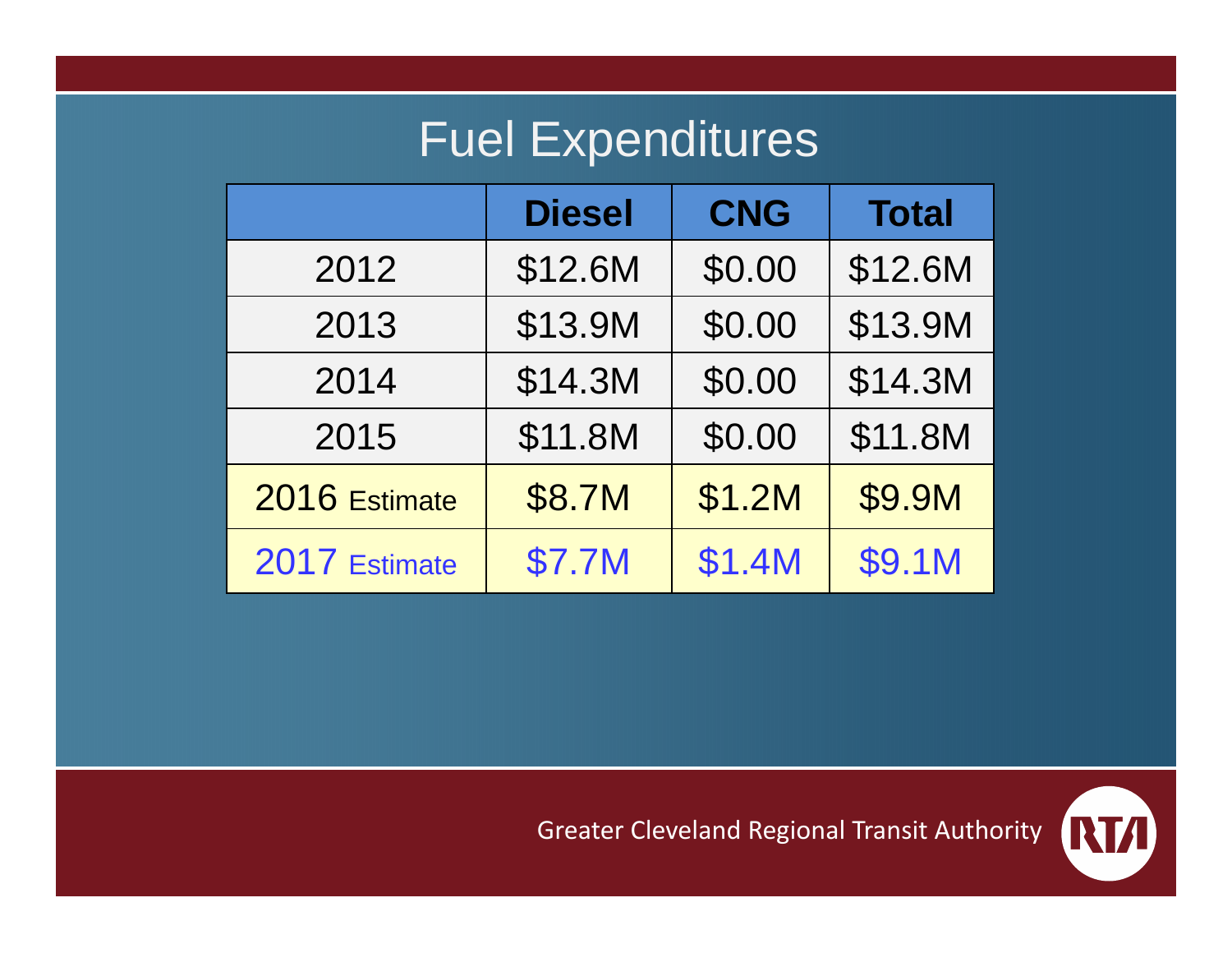#### 2017 General Fund Budget - Revenues

|                                               | 2015          | 2016  | 2016                          | 2017  |          |
|-----------------------------------------------|---------------|-------|-------------------------------|-------|----------|
| (in Millions)                                 | <b>Actual</b> |       | <b>Budget Estimate Budget</b> |       | $\%$     |
| <b>Revenue</b>                                |               |       |                               |       |          |
| <b>Passenger Fares</b>                        | 48.4          | 51.5  | 44.3                          | 46.9  | 5.7%     |
| <b>Advertising &amp; Concessions</b>          | 1.4           | 1.4   | 1.5                           | 1.6   | 7.0%     |
| Sales & Use Tax                               | 205.8         | 212.2 | 218.4                         | 217.1 | $-0.6%$  |
| <b>Federal Operating Assistance - Various</b> | 4.6           | 0.0   | 0.0                           | 0.0   | 0.0%     |
| <b>Trolley Assistance</b>                     | 0.0           | 0.6   | 0.6                           | 0.6   | 0.0%     |
| <b>Investment Income</b>                      | 0.2           | 0.2   | 0.1                           | 0.1   | $0.0\%$  |
| <b>Other Revenue</b>                          | 1.3           | 1.1   | 1.6                           | 1.2   | $-25.0%$ |
| <b>Reimbursed Expenditures</b>                | 19.7          | 22.0  | 24.9                          | 22.1  | $-11.2%$ |
| <b>Total Revenue</b>                          | 281.4         | 289.1 | 291.4                         | 289.5 | $-0.6%$  |

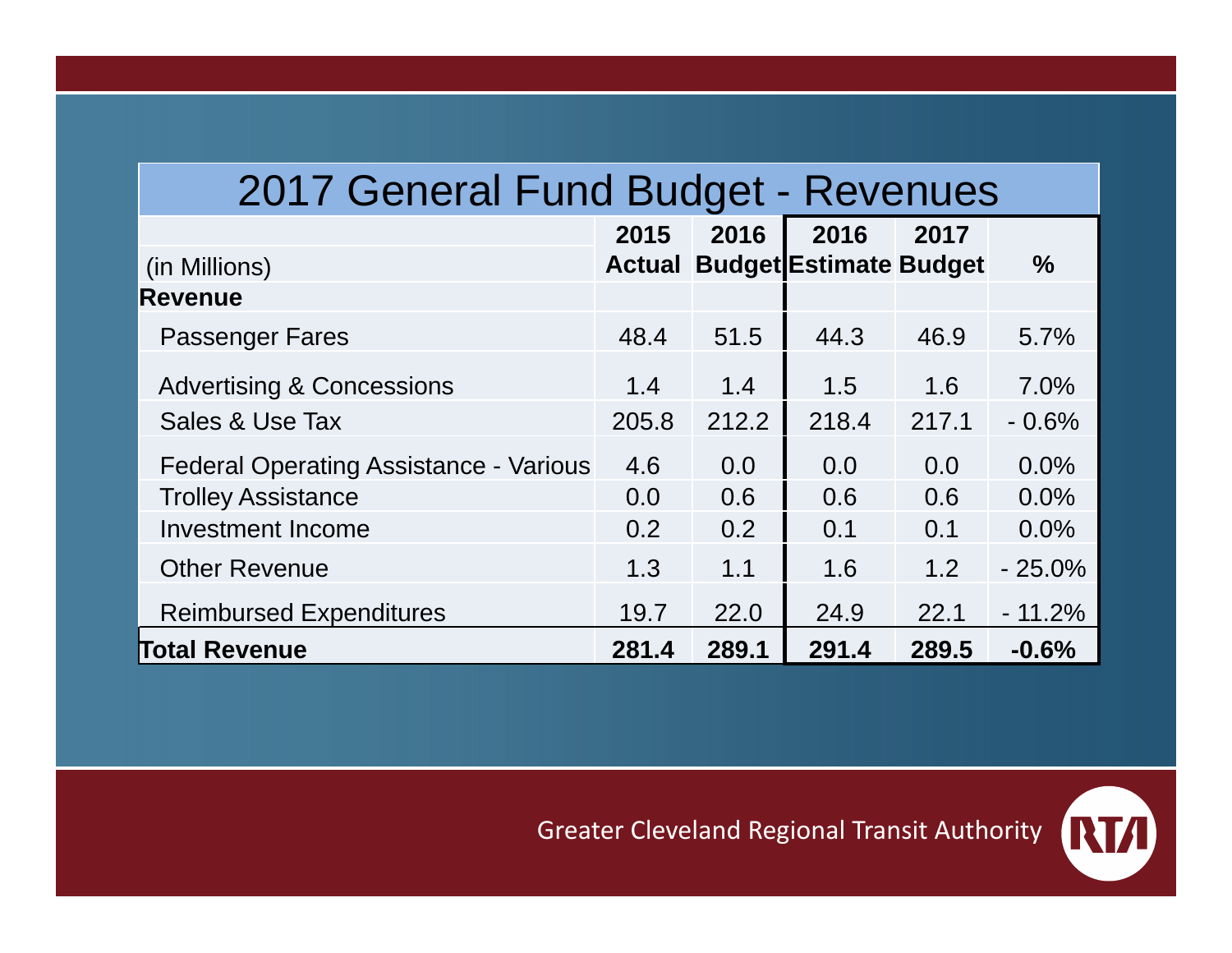### 2017 General Fund Budget - Expenditures

| (in Millions)                            | 2015          | 2016          | 2016            | 2017          |               |
|------------------------------------------|---------------|---------------|-----------------|---------------|---------------|
|                                          | <b>Actual</b> | <b>Budget</b> | <b>Estimate</b> | <b>Budget</b> | $\frac{9}{6}$ |
| <b>Operating Expenditures</b>            |               |               |                 |               |               |
| <b>Salaries and Overtime</b>             | 138.4         | 141.7         | 136.6           | 143.3         | 4.9%          |
| <b>Fringe Benefits</b>                   | 48.2          | 50.9          | 52.0            | 53.2          | 2.4%          |
| <b>Diesel Fuel</b>                       | 10.8          | 9.3           | 8.7             | 7.7           | $-11.2%$      |
| <b>Natural Gas</b>                       | 1.1           | 1.7           | 1.2             | 2.2           | 92.7%         |
| <b>Other Expenditures</b>                | 53.1          | 64.1          | 53.7            | 61.0          | 13.6%         |
| <b>Total Operating Expenditures</b>      | 251.7         | 267.7         | 252.1           | 267.5         | 6.1%          |
| Transfer to the Insurance Fund           | 1.5           | 1.2           | 0.5             | 2.4           | 380.0%        |
| <b>Transfer to the Pension Fund</b>      | 0.1           | 0.1           | 0.1             | 0.07          | $-25.0%$      |
| <b>Transfers to Capital</b>              |               |               |                 |               |               |
| <b>Bond Retirement Fund</b>              | 22.6          | 23.0          | 21.9            | 19.3          | $-11.9%$      |
| <b>Capital Improvement Fund</b>          | 15.5          | 15.6          | 9.5             | 13.3          | 40.2%         |
| <b>Total Transfers to Capital</b>        | 38.1          | 38.6          | 31.4            | 32.6          | 3.9%          |
| <b>Transfer to Rolling Stock Reserve</b> | 0.0           | 0.7           | 2.4             | 0.4           | $-82.5%$      |
| <b>Total Expenditures</b>                | 291.4         | 308.3         | 286.5           | 303.0         | 5.7%          |
| <b>Available Ending Balance</b>          | \$17.1        | \$6.7         | \$22.0          | \$8.5         | $-63.1%$      |

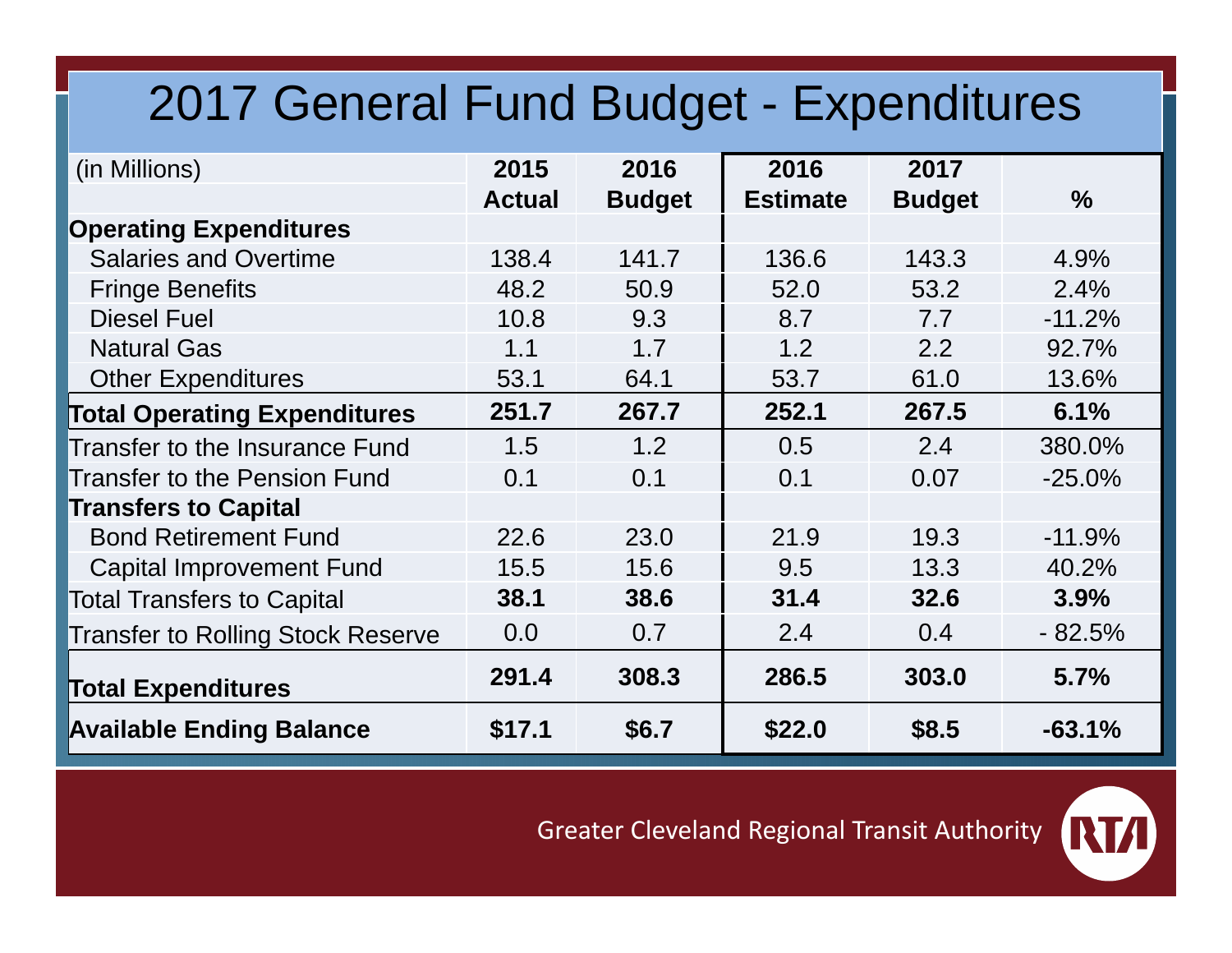| <b>Areas of Expenditure Growth</b>                    |                       |                           | 2017 Budget               |           |       |  |
|-------------------------------------------------------|-----------------------|---------------------------|---------------------------|-----------|-------|--|
| <b>2016 Projected Operating Expenses</b>              |                       |                           | \$252,148,521             |           |       |  |
| <b>Compensation Issues</b>                            |                       |                           | $\boldsymbol{\mathsf{s}}$ | 7,944,521 | 4.2%  |  |
| ATU Contractual Increases \$                          |                       | 1,696,262                 |                           |           |       |  |
| Union Step Increases \$                               |                       | 982,505                   |                           |           |       |  |
| Health Care/Prescription Fringe \$<br><b>Benefits</b> |                       | 2,972,024                 |                           |           |       |  |
| Mechanics/Technicians/Maintenance \$                  |                       | 1,870,000                 |                           |           |       |  |
| O.T - Bus Bridges/Special Events \$                   |                       | 423,730                   |                           |           |       |  |
| <b>Fuel / Utilities</b>                               |                       |                           | \$                        | 987,304   | 5.4%  |  |
| <b>Diesel Fuel</b>                                    | \$                    | (976, 658)                |                           |           |       |  |
| <b>Propulsion Power</b>                               | \$                    | 692,837                   |                           |           |       |  |
| <b>Natural Gas &amp; CNG</b>                          | \$                    | 374,805                   |                           |           |       |  |
| <b>Other Utilities</b>                                | \$                    | 896,320                   |                           |           |       |  |
| <b>Service Opportunities</b>                          |                       |                           | \$                        | 3,467,401 | 15.1% |  |
| <b>Purchased Transportation</b>                       | \$                    | 331,925                   |                           |           |       |  |
| <b>Tires &amp; Tubes</b>                              | $\boldsymbol{\theta}$ | 261,377                   |                           |           |       |  |
| <b>Maintenance Contracts &amp; Services</b>           | \$                    | 2,740,447                 |                           |           |       |  |
| Training                                              | $\frac{1}{2}$         | 133,652                   |                           |           |       |  |
| <b>Other</b>                                          |                       |                           | $\boldsymbol{\mathsf{s}}$ | 2,947,667 | 13.2% |  |
| Liabilities                                           | \$                    | 1,513,464                 |                           |           |       |  |
| <b>Miscellaneous</b>                                  | \$                    | 1,434,203                 |                           |           |       |  |
|                                                       |                       |                           |                           |           |       |  |
| <b>Expenditure Growth</b>                             |                       | $\boldsymbol{\mathsf{s}}$ | 15,346,893                | 6.1%      |       |  |
|                                                       |                       |                           |                           |           |       |  |
| <b>2017 Budgeted Operating Expenditures</b>           |                       |                           | \$267,495,414             |           |       |  |

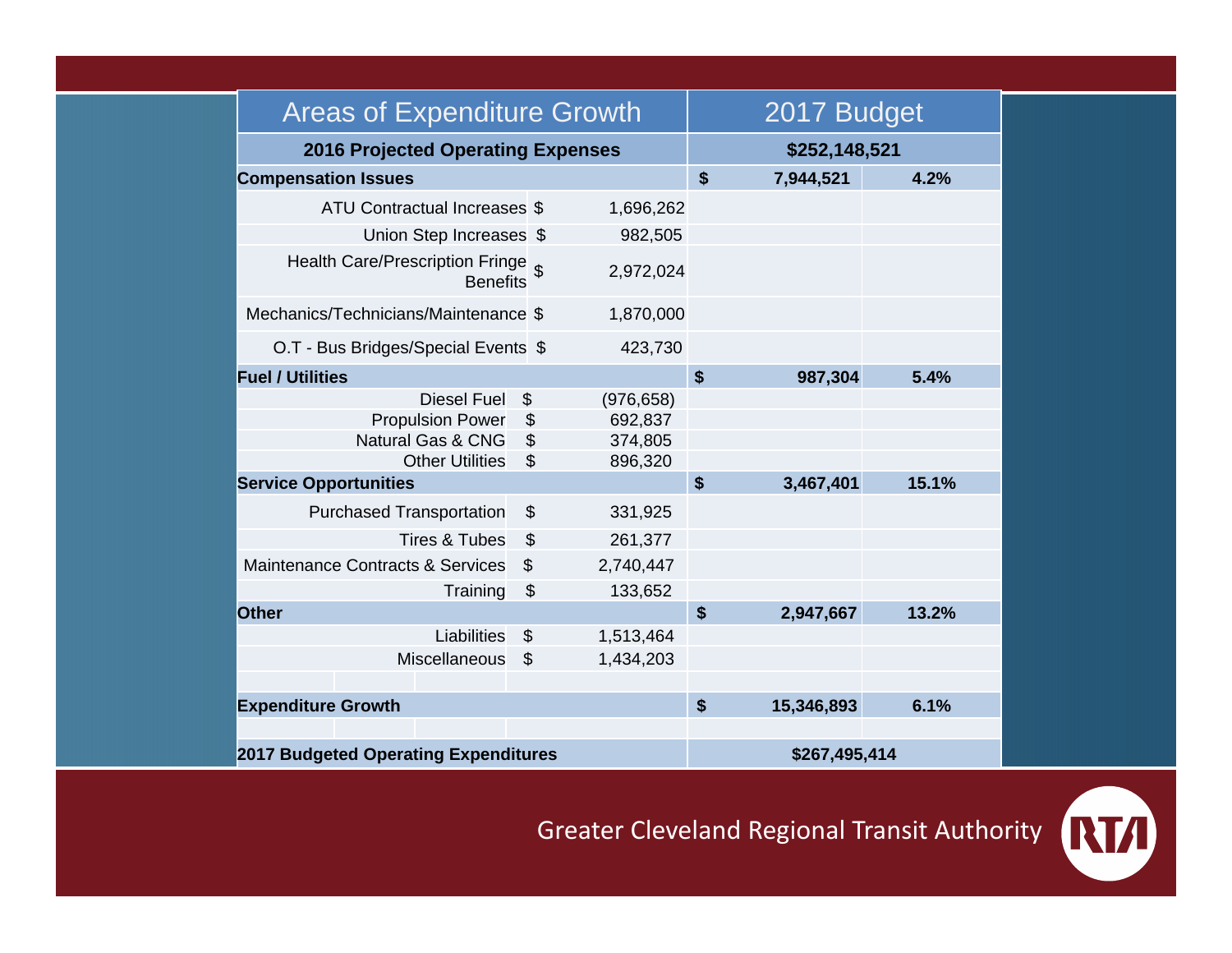| 2017 - 2019 General Fund Budgets              |               |             |             |  |  |  |
|-----------------------------------------------|---------------|-------------|-------------|--|--|--|
|                                               | 2017          | 2018        | 2019        |  |  |  |
| (in Millions)                                 | <b>Budget</b> | <b>Plan</b> | <b>Plan</b> |  |  |  |
| <b>Beginning Balance</b>                      | 22.0          | \$8.5       | \$(11.8)    |  |  |  |
| <b>Revenue</b>                                |               |             |             |  |  |  |
| <b>Passenger Fares</b>                        | 46.9          | 48.5        | 50.6        |  |  |  |
| Sales & Use Tax                               | 217.1         | 209.5       | 214.7       |  |  |  |
| <b>Other Revenue</b>                          | 3.5           | 3.6         | 3.6         |  |  |  |
| <b>Reimbursed Expenditures</b>                | 22.1          | 22.1        | 22.1        |  |  |  |
| <b>Total Revenue</b>                          | \$289.5       | 283.7       | 291.0       |  |  |  |
| <b>Total Resources</b>                        | \$311.5       | \$291.8     | \$278.7     |  |  |  |
| <b>Operating Expenditures</b>                 |               |             |             |  |  |  |
| <b>Personnel Services</b>                     | 196.9         | 200.4       | 204.4       |  |  |  |
| <b>Diesel Fuel</b>                            | 7.7           | 6.5         | 7.0         |  |  |  |
| <b>Natural Gas</b>                            | 2.2           | 2.3         | 2.5         |  |  |  |
| <b>Other Expenditures</b>                     | 61.0          | 61.1        | 61.7        |  |  |  |
| <b>Total Operating Expenditures</b>           | 267.9         | 269.1       | 274.4       |  |  |  |
| Transfer to the Insurance Fund & Pension Fund | 2.5           | 2.4         | 2.6         |  |  |  |
| <b>Transfers to Capital</b>                   |               |             |             |  |  |  |
| <b>Bond Retirement Fund</b>                   | 19.3          | 19.0        | 18.1        |  |  |  |
| <b>Capital Improvement Fund</b>               | 13.3          | 13.5        | 14.3        |  |  |  |
| <b>Total Transfers to Capital</b>             | 32.6          | 32.5        | 32.4        |  |  |  |
| <b>Transfer to Rolling Stock Reserve Fund</b> | 0.4           | 0.0         | 0.0         |  |  |  |
| <b>Total Expenditures</b>                     | 303.4         | 304.0       | 309.3       |  |  |  |
| <b>Available Ending Balance</b>               | \$8.5         | \$(11.8)    | $$$ (30.1)  |  |  |  |

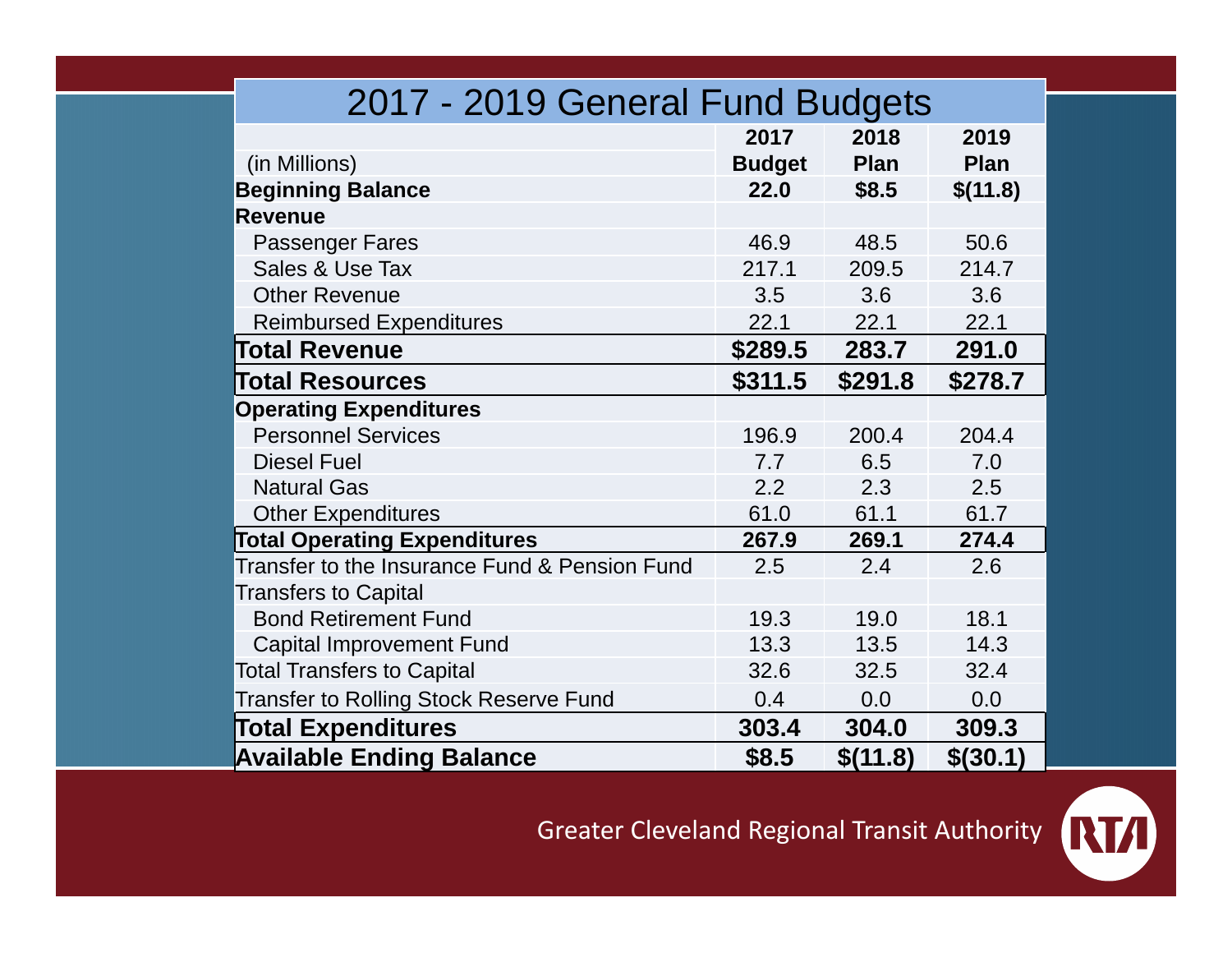